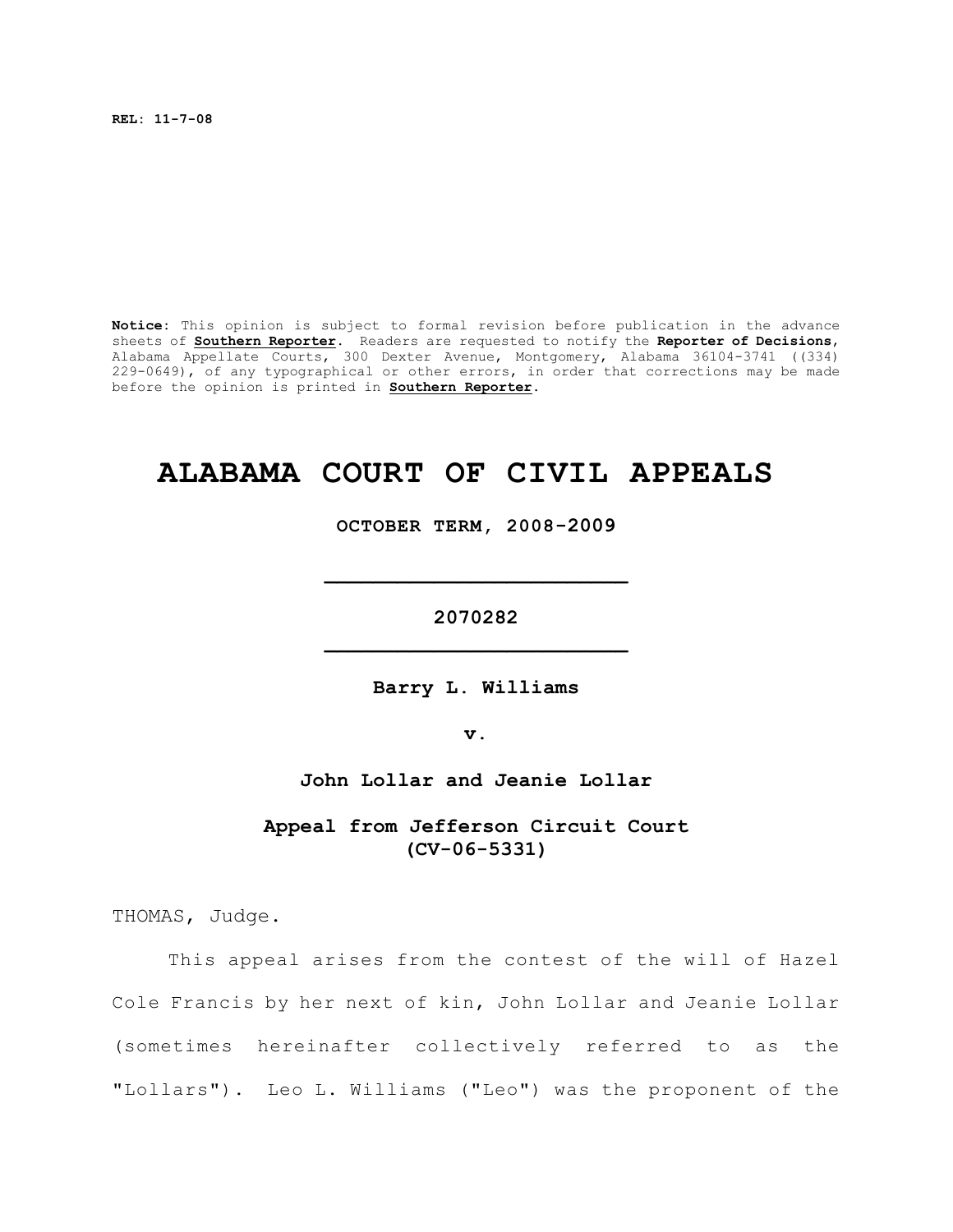will and sought to have the will probated in the Jefferson County Probate Court ("the probate court"). During the pendency of the probate proceedings, Leo died intestate, and his son, Barry L. Williams ("Williams"), was substituted as the proponent of the will in his capacity as the personal representative of his father's estate. In the probate court, the Lollars successfully contested the will. Williams appealed to the Jefferson Circuit Court ("the circuit court"). The circuit court affirmed the judgment of the probate court, and this appeal followed.

# Procedural History

On April 27, 2004, Leo filed a petition to probate the will of Hazel Cole Francis in the probate court. That petition named the Lollars, a niece and a nephew of Francis, as Francis's next of kin. On July 13, 2004, the Lollars filed a petition to contest Francis's will, asserting, among other things, that Leo had exercised undue influence upon Francis in procuring the will. On August 9, 2004, Leo answered and denied the material allegations of the Lollars' petition. Leo died intestate on February 13, 2005. On March 10, 2005, Williams, Leo's son and the personal representative of Leo's

2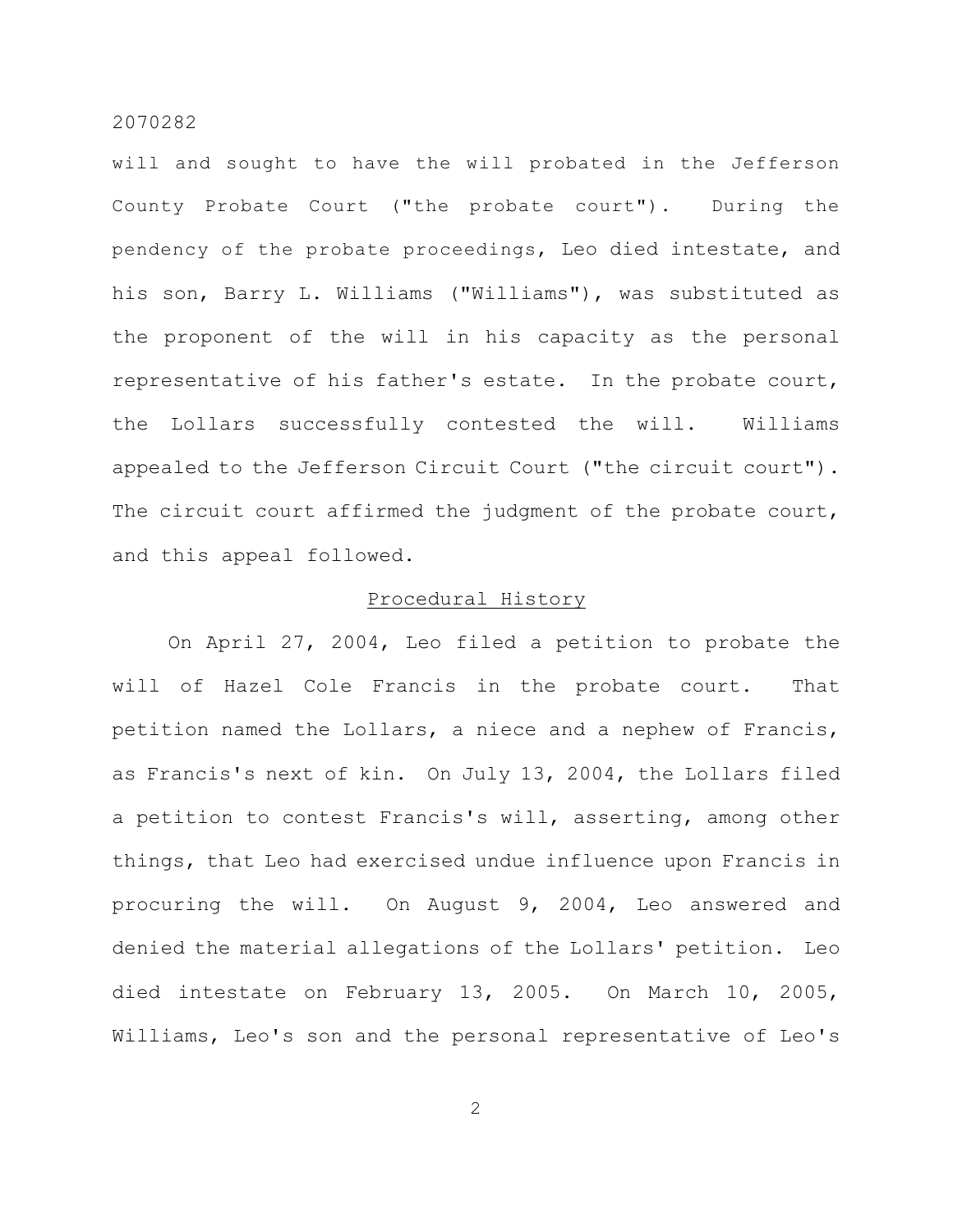estate, moved the probate court to substitute him as the proponent of Francis's will. On July 21, 2005, the probate court substituted Williams, in his capacity as personal representative of Leo's estate, as the proponent of Francis's will.

On December 30, 2005, the probate court entered a judgment denying the petition to probate Francis's will. After hearing ore tenus testimony and admitting documentary evidence, the probate court concluded that Leo had exercised undue influence over Francis and had compelled her to execute her will and leave to him substantially all of her estate.

On January 30, 2006, 31 days after the entry of the probate court's judgment, Williams timely filed a postjudgment motion.<sup>1</sup> See Rule 59, Ala. R. Civ. P. That motion alleged that the probate court's conclusion that there was a confidential relationship between Leo and Francis was contrary to the law because the probate court did not identify the specific facts that constituted the confidential relationship.

 $1$ January 29, 2006, the 30th day after the filing of the postjudgment motion, was a Sunday. Thus, the motion was timely filed on "the next day which is not a Saturday, a Sunday, or a legal holiday,"  $i.e.,$  Monday, January 30, 2006. See Rule 6(a), Ala. R. Civ. P.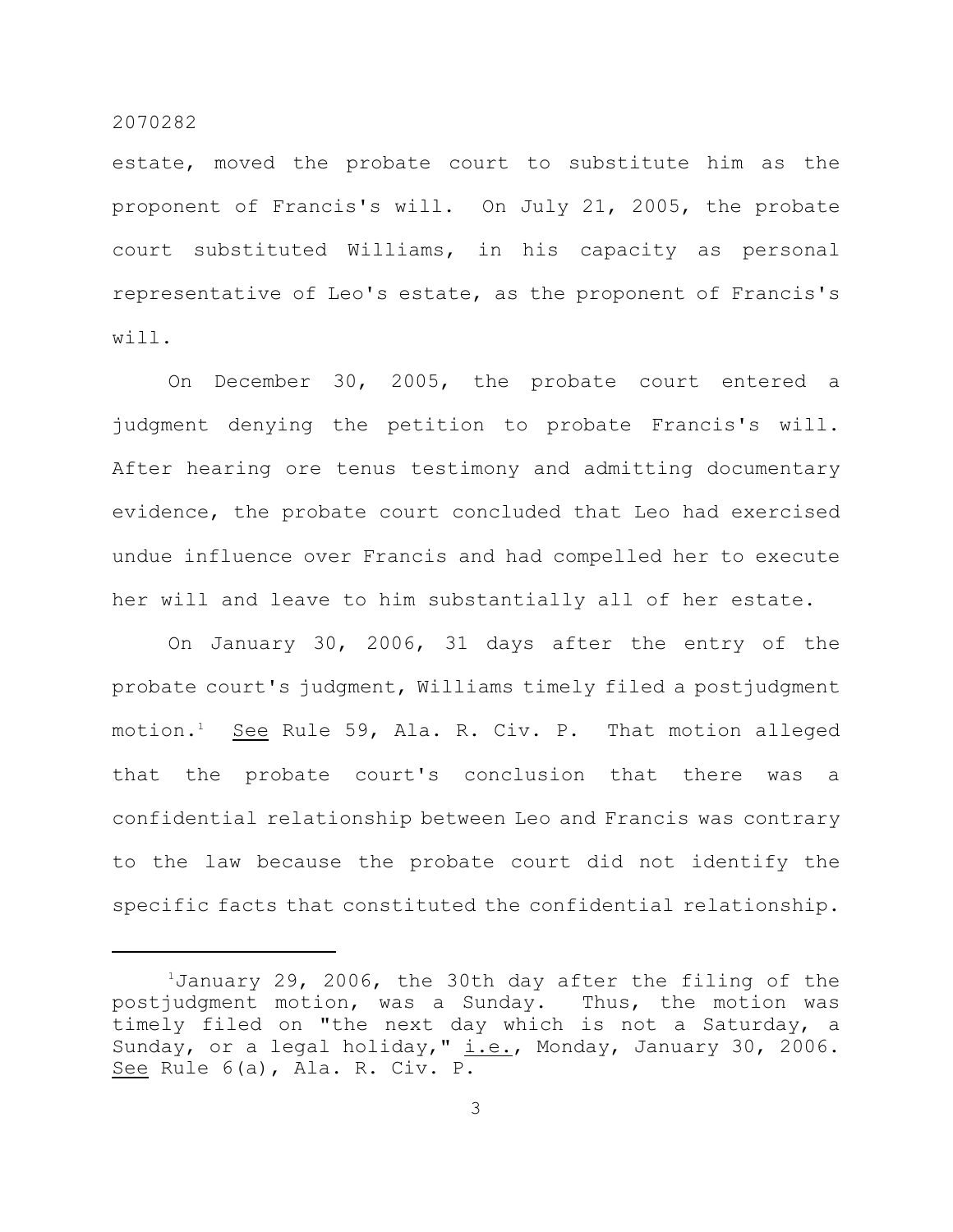The motion also alleges that the probate court erred because there was insufficient evidence indicating that Leo had exercised undue influence over Francis. Williams's postjudgment motion was denied by operation of law on May 1, 2006.<sup>2</sup> See Rule 59.1, Ala. R. Civ. P.

On June 20, 2006, after Williams's postjudgment motion had been denied by operation of law, the probate court purported to deny Williams's postjudgment motion. On July 26, 2006, Williams filed a notice of appeal to the circuit court. On September 11, 2006, the probate court certified the record of its proceedings to the circuit court.

On July 6, 2007, Williams moved the circuit court to enter a summary judgment in his favor. On July 9, 2007, the Lollars filed a motion to dismiss the appeal based upon § 12- 22-21(2),<sup>3</sup> Ala. Code 1975. On July 11, 2007, the Lollars

"Appeal from the order, judgment or decree of

 $2$ April 30, 2006, the 90th day after the filing of the postjudgment motion, was a Sunday. Therefore, the motion was deemed denied on May 1, 2006, which was the following Monday. See Richburg v. Cromwell, 428 So. 2d 621 (Ala. 1983) and First Alabama Bank v. McGowan, 758 So. 2d 1116 (Ala. Civ. App. 2000).

 $3$ Although it is inapplicable to the present appeal,  $\frac{1}{2}$  12-22-21(2), Ala. Code 1975, provides: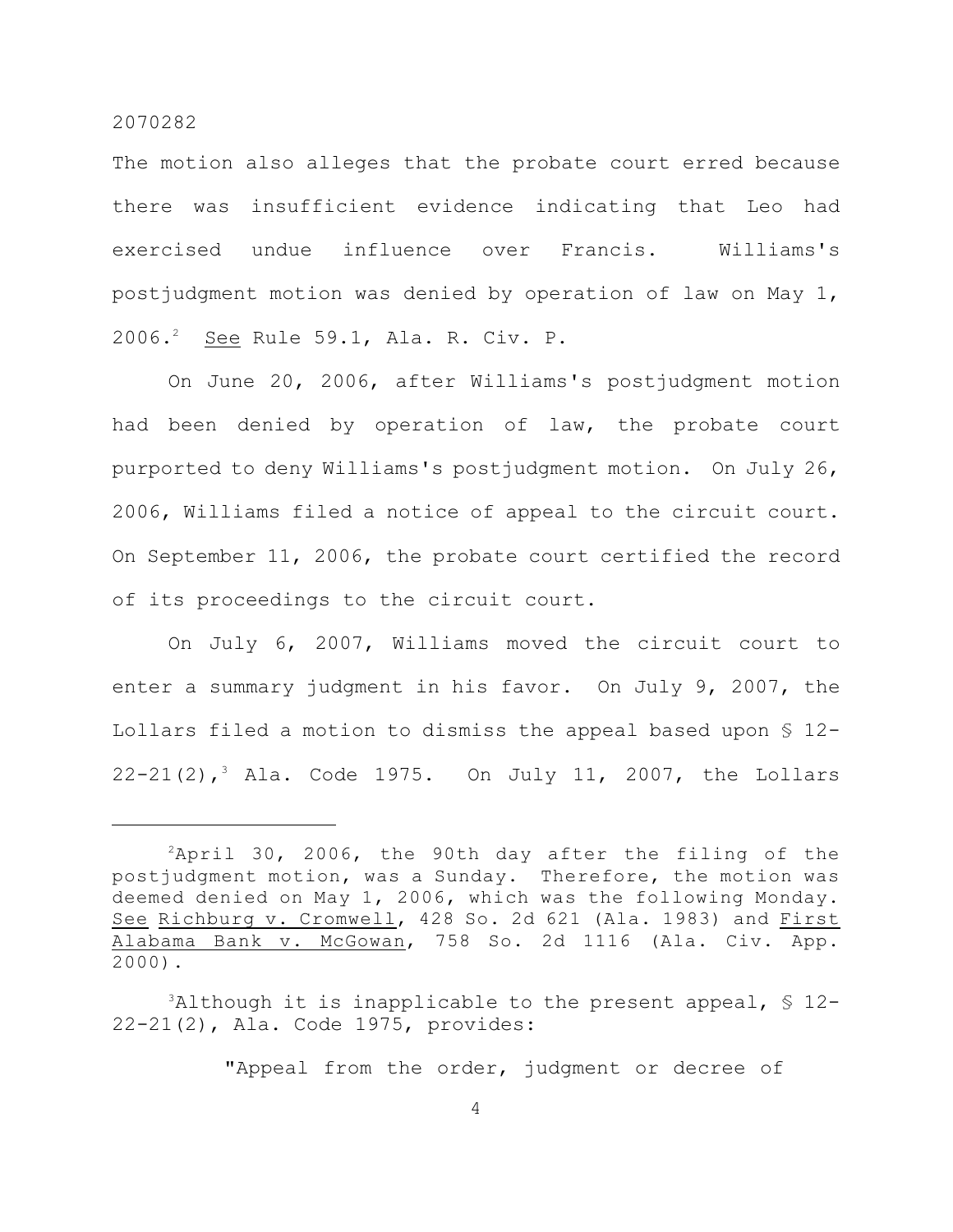amended their motion to dismiss the appeal, arguing that Williams's notice of appeal had been untimely filed pursuant to § 12-22-21(1), Ala. Code 1975, which provides a 42-day period for filing a notice of appeal to the circuit court from a "judgment or order on a contest as to the validity of a will." The Lollars further argued that, even if Williams's postjudgment motion had operated to extend the time for filing his notice of an appeal, his notice of appeal was still

"....

"(2) From the decree, judgment or order on an application claiming the right to execute a will or administer an estate, to be taken within 42 days after the hearing and decision of such application, unless the application was denied because the applicant was deemed unfit to serve by reason of a conviction of an infamous crime or by reason of improvidence, intemperance or want of understanding, in which case the appeal must be taken within seven days from the denial of the application."

the probate court may be taken by the party aggrieved to the circuit court or Supreme Court in the cases hereinafter specified. Appeals to the Supreme Court shall be governed by the Alabama Rules of Appellate Procedure, including the time for taking an appeal. Appeal to the circuit court in such cases shall be within the time hereinafter specified: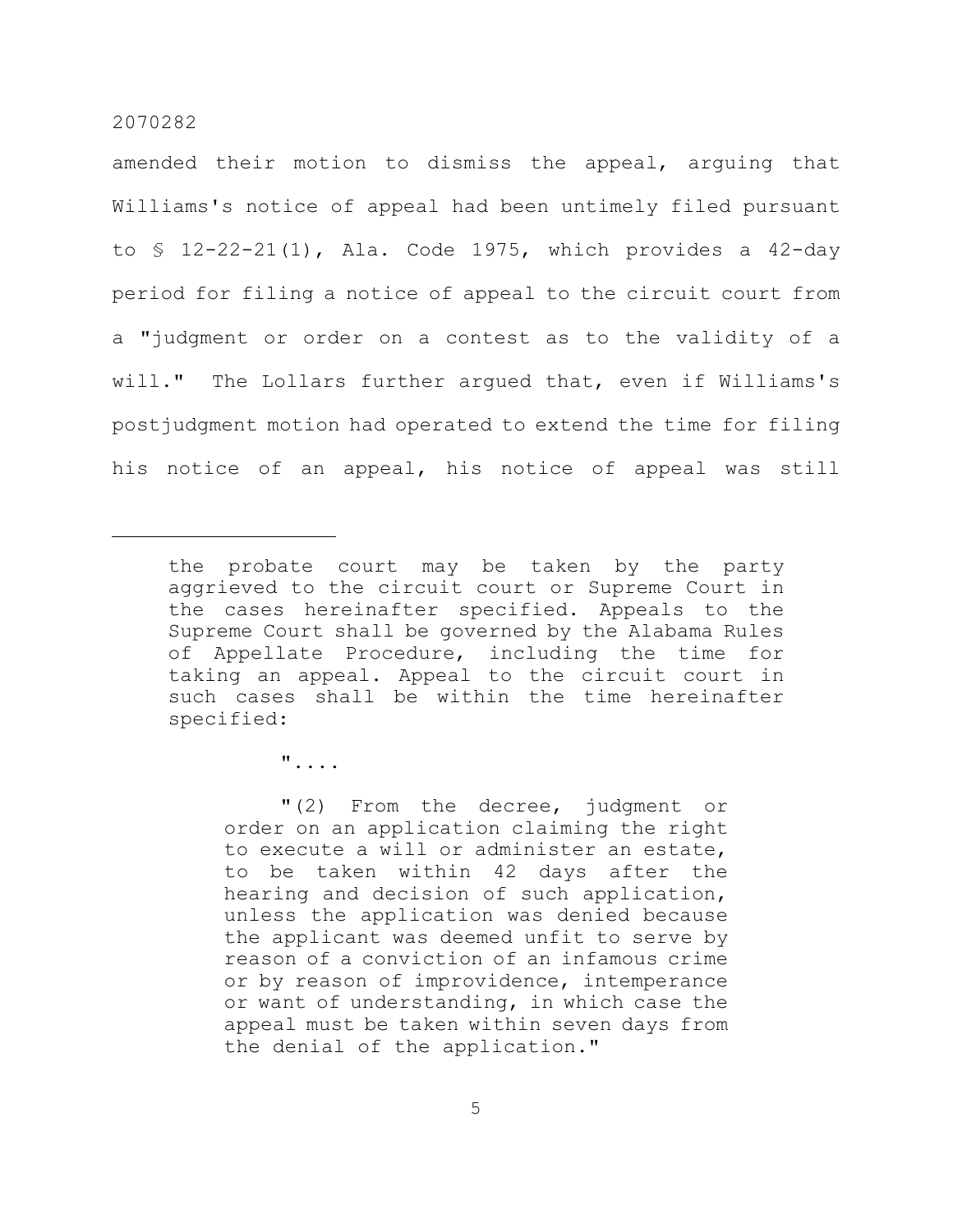untimely. Williams's postjudgment motion was denied by operation of law on May 1, 2006; therefore, Monday, June 12, 2006, was the last day for Williams to file an effective notice of appeal. Williams did not file his notice of appeal until July 26, 2006. The circuit court denied Williams's motion for a summary judgment and denied the Lollars' motion to dismiss and their amended motion to dismiss.

On October 24, 2007, the circuit court entered a judgment affirming the judgment of the probate court. On December 3, 2007, Williams appealed to the supreme court. This case was transferred to this court by the supreme court, pursuant to § 12-2-7(6), Ala. Code 1975.

### Analysis

In McGallagher v. Estate of DeGeer, 934 So. 2d 391, 399 n. 2 (Ala. Civ. App. 2005), this court noted:

"Rules 59, 59.1, and 60 of the Alabama Rules of Civil Procedure apply in probate court proceedings pursuant to § 12-13-12, Ala. Code 1975. See Reneke v. Reneke, 897 So. 2d 1101, 1106 (Ala. Civ. App. 2003); and In re Morrison, 388 So. 2d 1014, 1015 (Ala. Civ. App. 1980)."

Section 12-22-21 (1), Ala. Code 1975, provides:

"Appeal from the order, judgment or decree of the probate court may be taken by the party aggrieved to the circuit court or Supreme Court in

6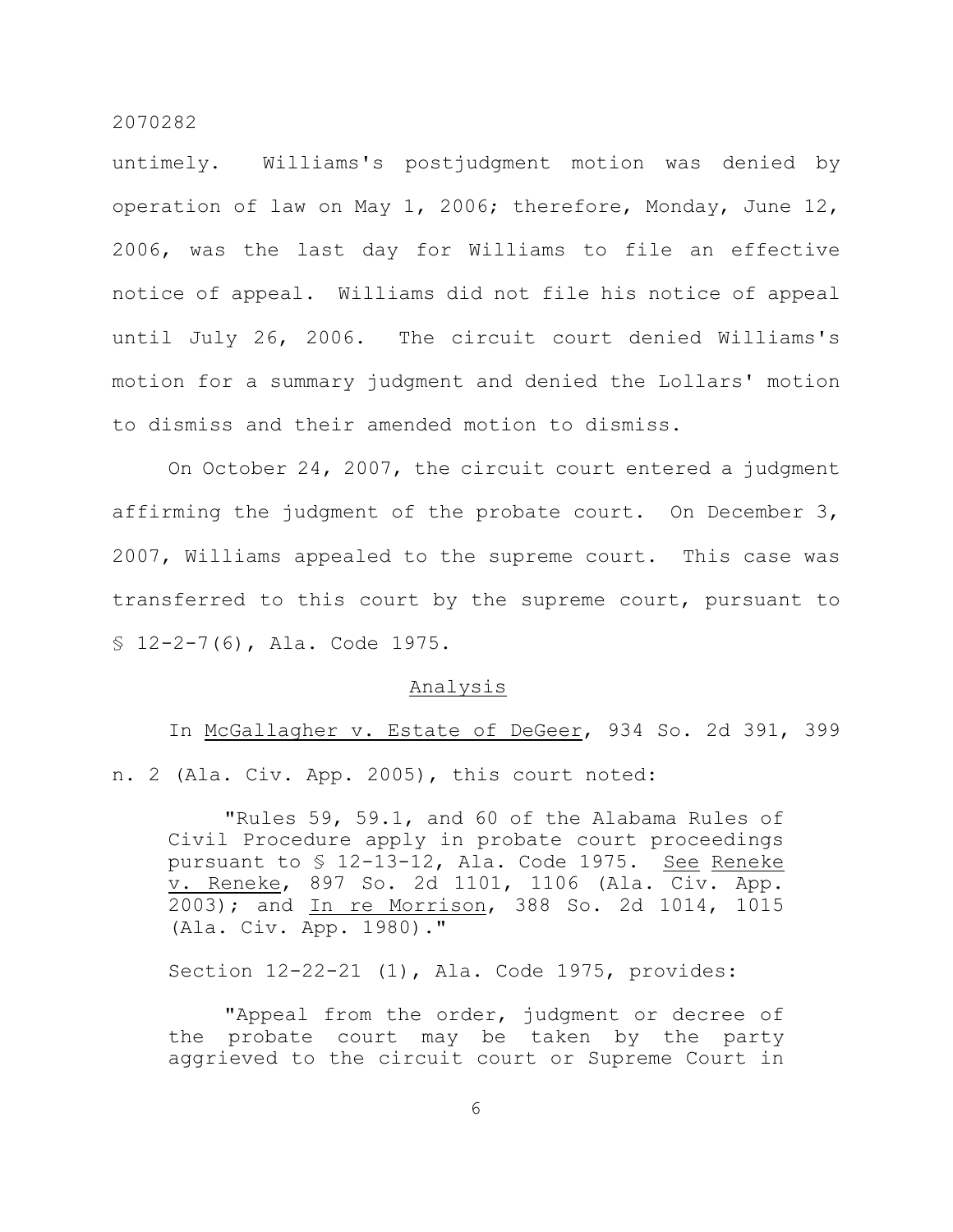the cases hereinafter specified. Appeals to the Supreme Court shall be governed by the Alabama Rules of Appellate Procedure, including the time for taking an appeal. Appeal to the circuit court in such cases shall be within the time hereinafter specified:

"(1) From the decree, judgment or order on a contest as to the validity of a will, to be taken within 42 days after the determination of the contest."

The timely filing of a notice of appeal is a jurisdictional act. Kennedy v. Merriman, 963 So. 2d 86, 88 (Ala. Civ. App. 2007) (quoting Rudd v. Rudd, 467 So. 2d 964, 965 (Ala. Civ. App. 1985)). "[A]n untimely filed notice of appeal results in a lack of appellate jurisdiction, which cannot be waived." Parker v. Parker, 946 So. 2d 480, 485 (Ala. Civ. App. 2006).

The last day that Williams could have filed an effective notice of appeal from the probate court's judgment was June 12, 2006. Williams did not file his notice of appeal until July 26, 2006. Because Williams did not timely file his notice of appeal, the circuit court lacked subject-matter jurisdiction to review the case, and its judgment affirming the probate court's judgment is void. Flannigan v. Jordan, 871 So. 2d 767, 770 (Ala. 2003); and Lovette v. Springer, 444

7